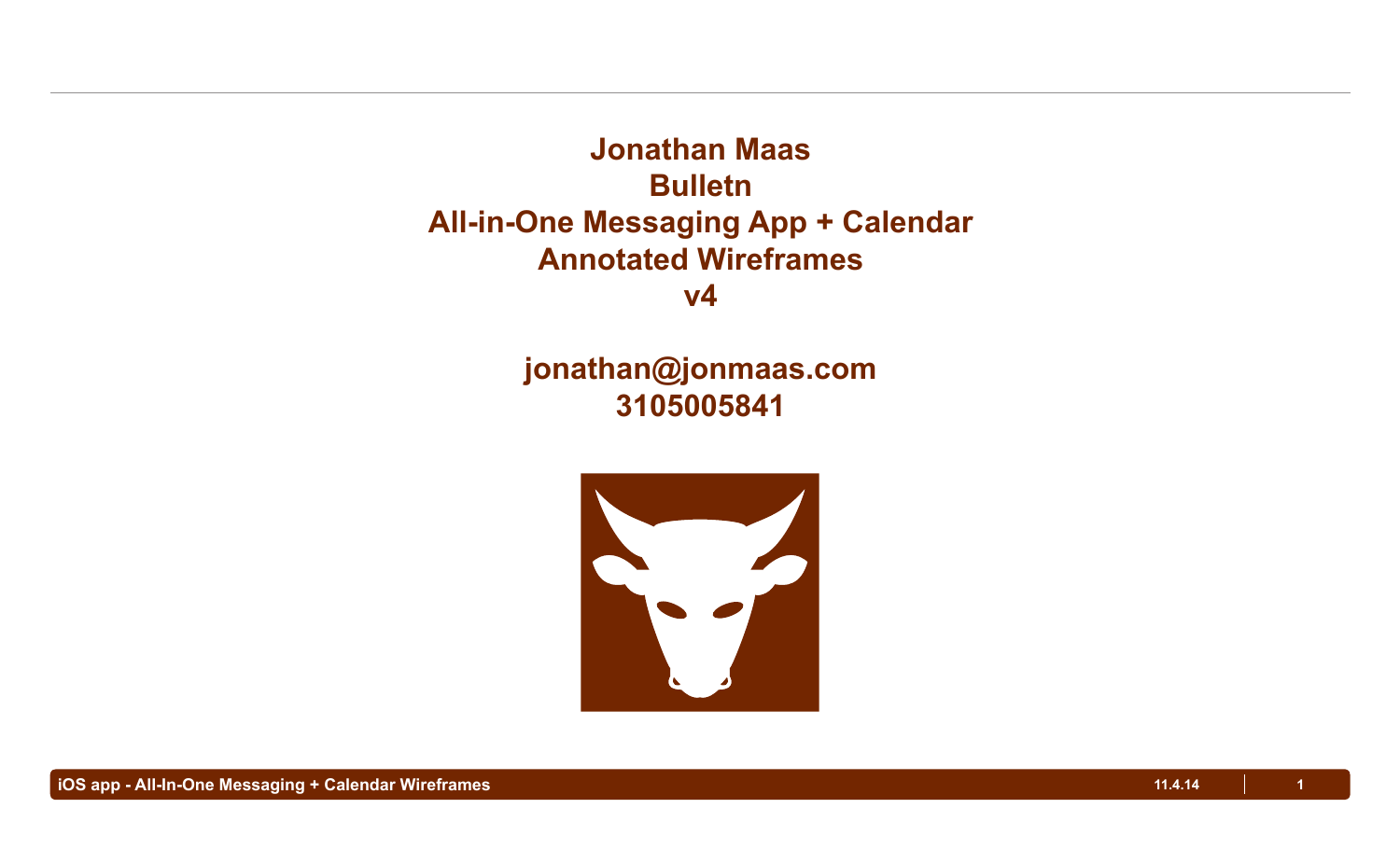## **Table of Contents**

## **Document Purpose**

This is a rough proposal for an app that captures ALL communication and compresses them into one UI.

Email, Voice Mail (as Text or VM), Text messages and more -- all this is in one app.

| <b>Legend</b>                      |            |              |            |  |
|------------------------------------|------------|--------------|------------|--|
| Tap / Double Tap /<br>Press & Hold |            |              |            |  |
| <b>Flick (directional)</b>         |            |              |            |  |
| <b>Pinch</b>                       |            |              |            |  |
| 2-Finger Swipe                     |            |              |            |  |
| <b>Slide</b>                       | $\mapsto$  | $\leftarrow$ | $\uparrow$ |  |
| Genie                              |            | $\sum$       |            |  |
| Fade                               |            |              |            |  |
| <b>Flip</b>                        |            |              |            |  |
| <b>Shrink / Grow</b>               | ╲          | ╲            |            |  |
| <b>Rotate</b>                      | $\bigcirc$ |              |            |  |
| <b>Tilt</b>                        |            |              |            |  |
| <b>Shake</b>                       |            |              |            |  |
| <b>Loading Indicator</b>           |            |              |            |  |

#### **Table of Contents**

| <b>Change Log</b>             | 3 |
|-------------------------------|---|
| Intro<br>Why are we here?     |   |
| <b>Individual Screens</b>     |   |
| <b>Main Page Framework</b>    | 5 |
| <b>Gear/Options Framework</b> | 6 |
| <b>Other Uls</b>              | 7 |
| <b>Other UIs (Continued)</b>  | 8 |
| <b>Conclusion</b>             | 9 |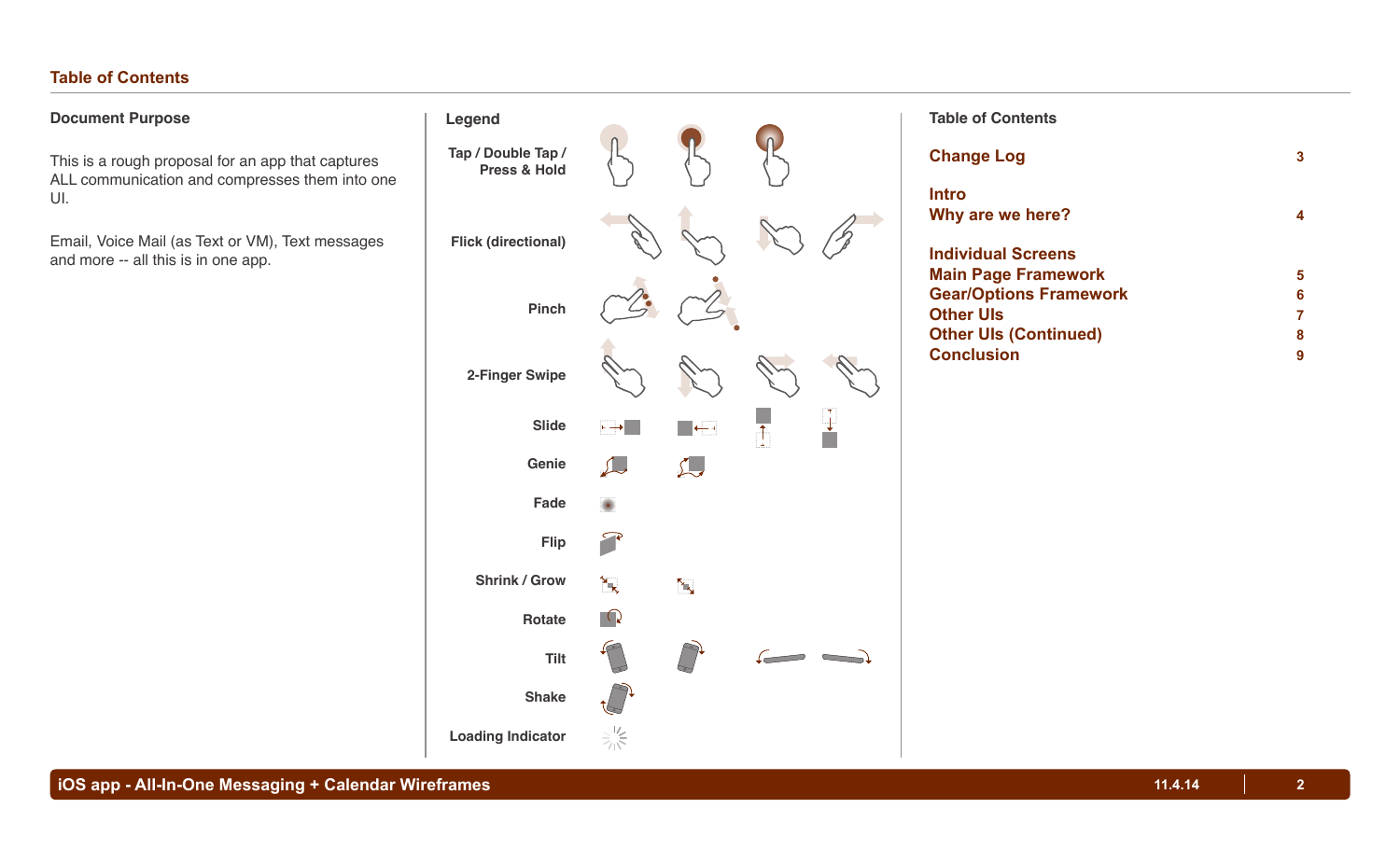## **Change Log**

| <b>Date</b> | Change                                                                                                        | <b>Reason</b>                          |
|-------------|---------------------------------------------------------------------------------------------------------------|----------------------------------------|
| 6/05/14     | <b>Initial DRAFT</b>                                                                                          | Initial version                        |
| 8/24/14     | First full version                                                                                            | Iteration                              |
| 9/02/14     | Changed 'hamburger' menu icon to 'gear' icon - made note that we might want to change back                    | Stylistic decision - GK                |
| 9/07/14     | We're still on the fence about keeping an ad bar in, so we are deciding to just leave it in in initial drafts | On the fence - Holding off on decision |
| 9/14/14     | Switched logo from a bulletin board to a bull - making note here that we'll still be able to change later     | Wanted to make it a bit more exciting  |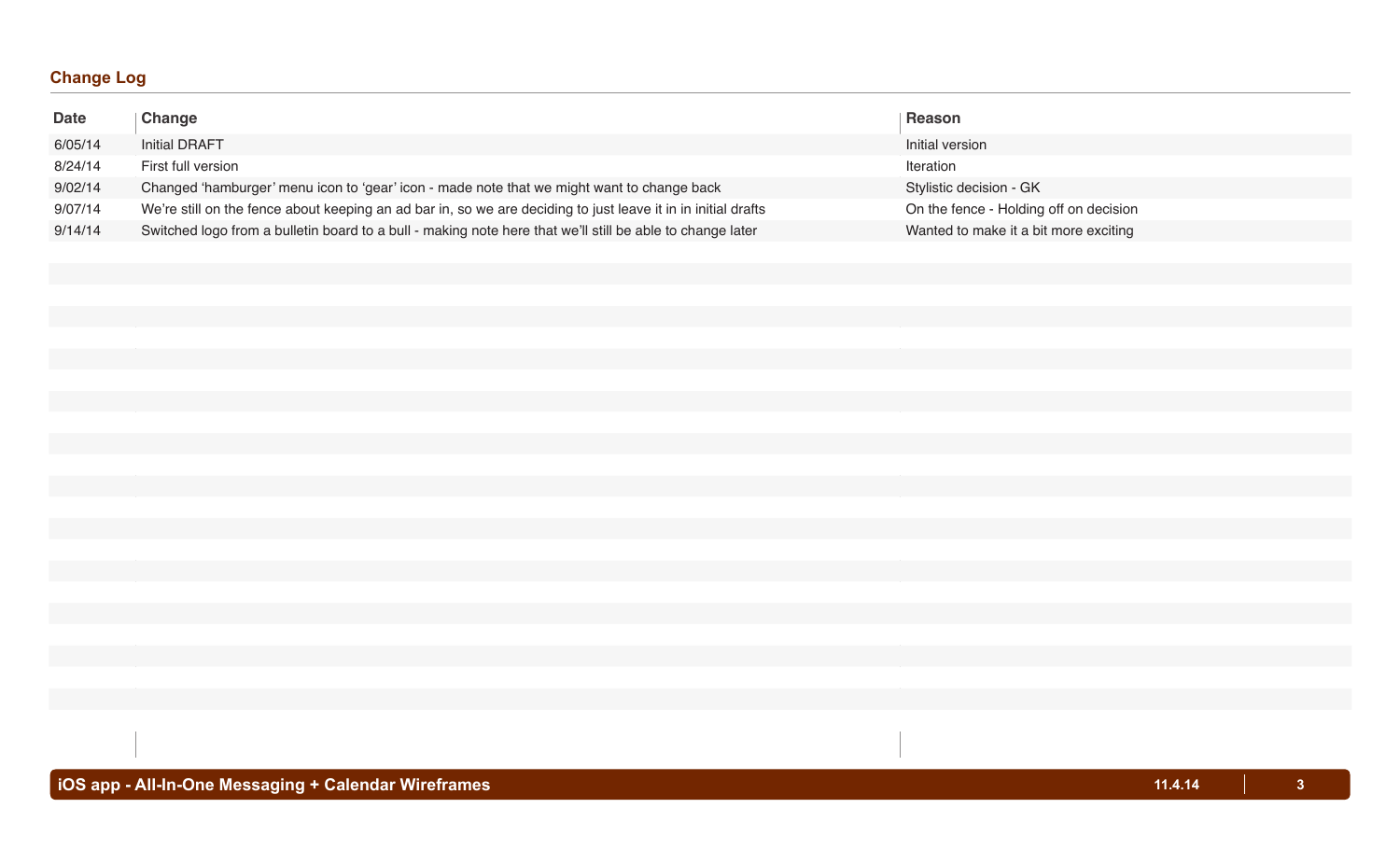## **Why are we here?**

There are a lot of chatting/photo sharing/communication apps out there. App users have their favorite app for chatting, their favorite app for emailing, and they have their native calendars, phone contact list, vm messages - all in different parts of their phone.

We are hoping to make an app that consolidates every one of these pieces and brings them all together.

If a user wants a phone number, an email, or even to upload a photo - all they need to do is to click our icon.

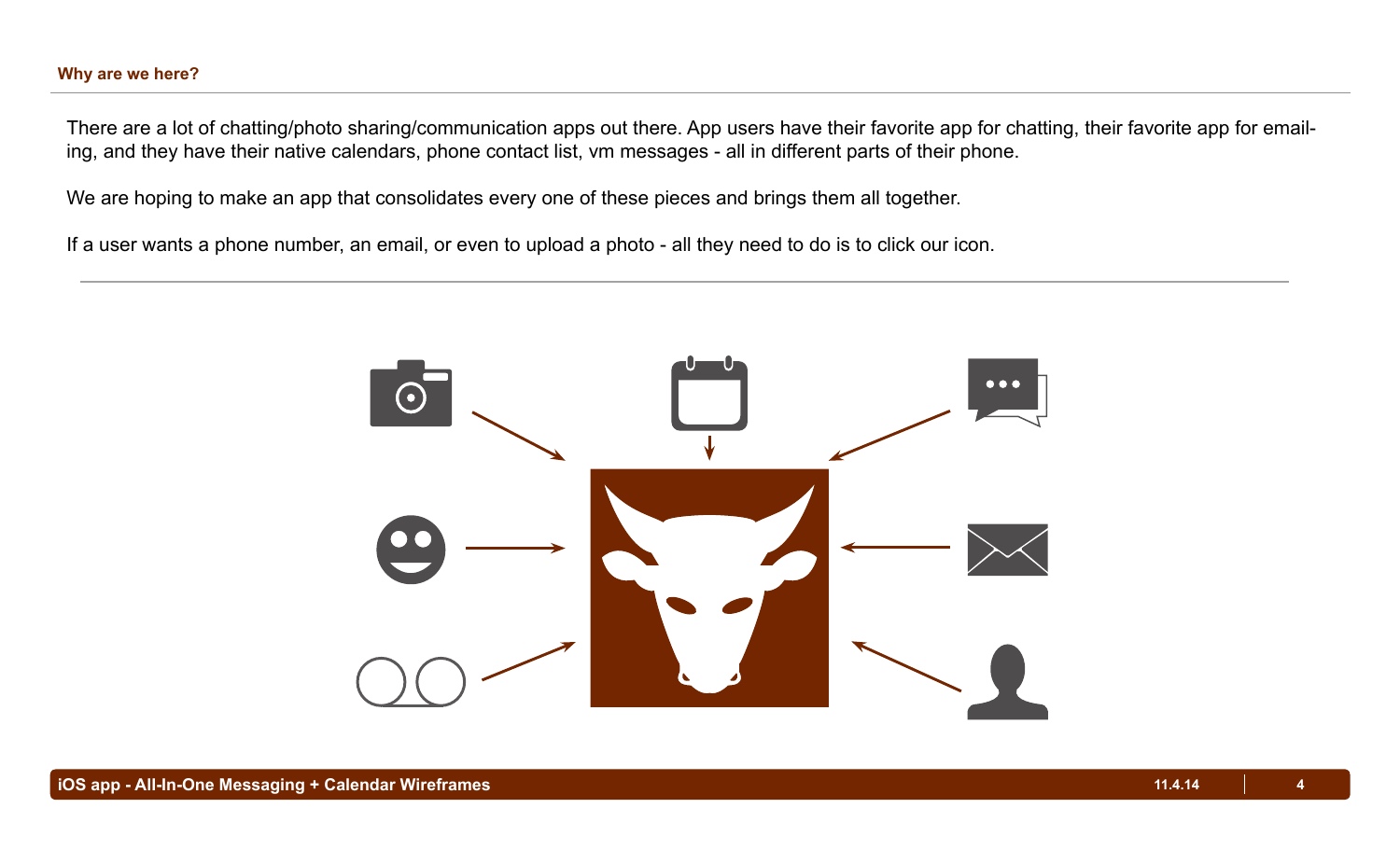#### Basic Page Framework



- **<sup>01</sup>** Status bar: This is the OS status bar. This one is sized for iOS, but it will be defined by the OS.Represents status bar (sized here for iOS) and is unmovable and the size is defined by the device OS.
- **02** Gear: Contains the option menu, page title and members online button. This section is persistent at the top of the page and doesn't scroll away.
- **03** Header tabs: This is how user will split up their messages. From L to R, All Communication, Email, SMS, Phone, Calendar, Search.
- **04** Ad space. Note that we are still on the fence about having this.This part is tbd.
- **05** Main Space: Fills the rest of the viewable area within the browser.
- Note that within this app, we will encounter a persistent problem **5a** of 'overloading the activity page.' If a user gets a hundred emails (or texts, or anything), this 'All' interface will become overcrowded. We need a clear way to just show the most important messages, and allow the user to toggle certain message recipients front-page statuses. Users may also control this at a top level, i.e. toggle 'showing emails' or any other type of message under the 'All' interface.

# Primary Movements



Tap once to get an message info overlay without leaving this screen. Long-tap to get into the specific message itself.



more messages

The Logo *Preliminary Sketch*

![](_page_4_Picture_15.jpeg)

This is our preliminary sketch for the 'Bulletn' logo.

We want to play off the name 'Bull' + show a logo that looks strong, solid but not threatening.

The logo should be appealing to click, and show that this app is both strong and trustworthy.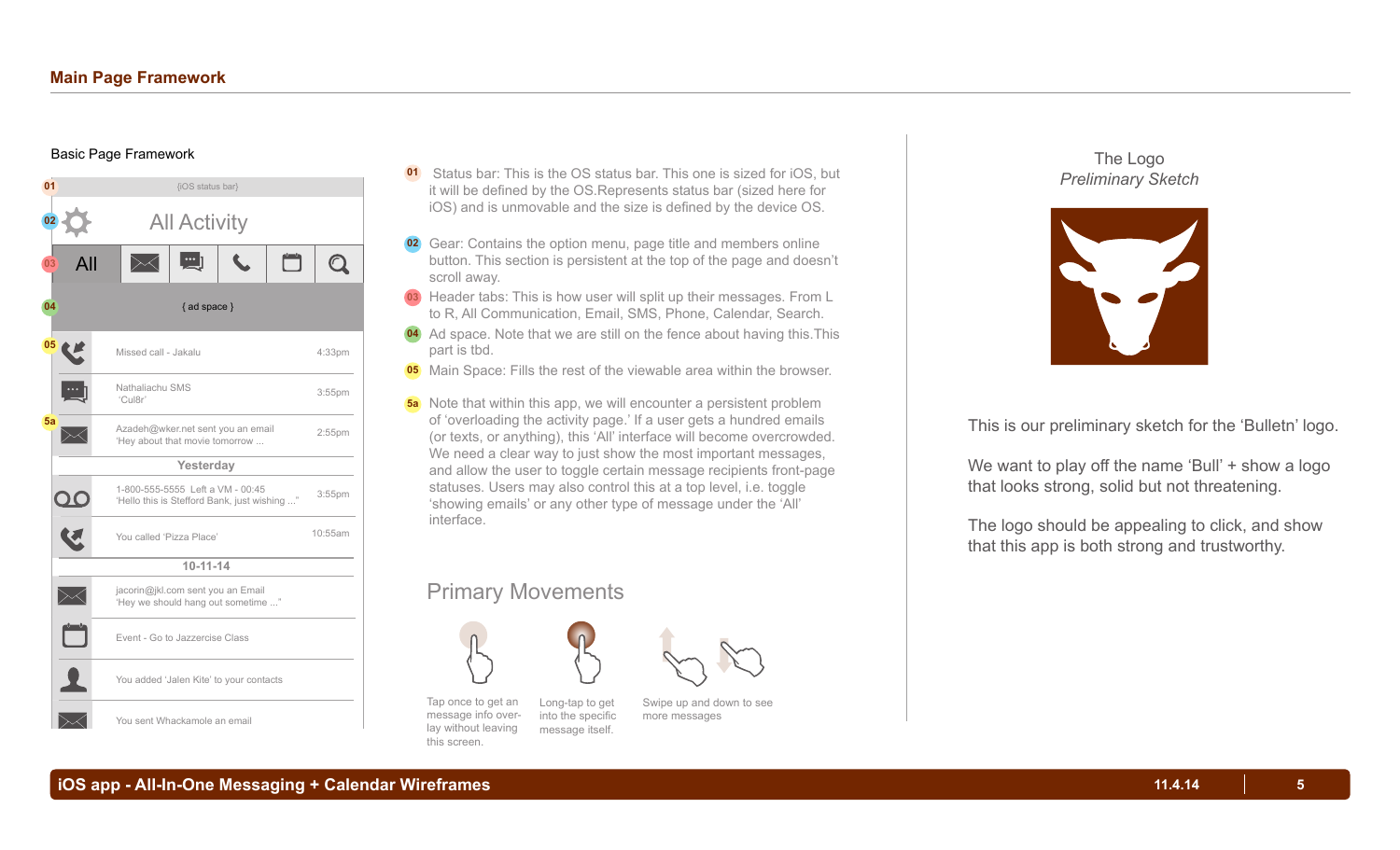#### Basic 'Options' Framework

![](_page_5_Figure_2.jpeg)

A the Search input (it is also on the main screen), and the user can **01** Search bar: We want to have a robust 'Search' UI. We'll double up search for anything within this tab. Whether they are looking for an email, voice mail, scheduled event, photo or anything else - they'll be able to find it here.

Note that we will also have a robust 'filter' UI with the search results as well as a robust and easy-to-use top-level 'search settings' control. We don't want to overload the user with results if they don't want them.

Azadeniga<br>
"Hey about would be a robust UI that would group important email exchanges, **Yesterday** group text and important facebook dialogue. 02 The specifics of this area is still under review, but our thought was to give a much more 'general' set of options - as opposed to the Email/Text/Phone/Calendar tabs of the main page. 'Conversations'

 $1-800-555$ - $\blacksquare$  This area will be expandable, and we'll also have room for photo uploads.

> **10-11-14** and the controls to communicate with fb will be here. **03** Settings: We will make the settings robust and easy for the user to control. We're hoping to integrate this app with facebook as well,

The user will also be able to control the look and feel of this app by selecting a set of (extensible) themes.

Event - Go **04** Personal profile - we want to tap into a little (just a little) of social media's 'me-centric' philosophy. The user will be able to control a cross-platform representation of themselves.

> In short, we'll tuck the user's profile away in this app, but it will always be 'right there.'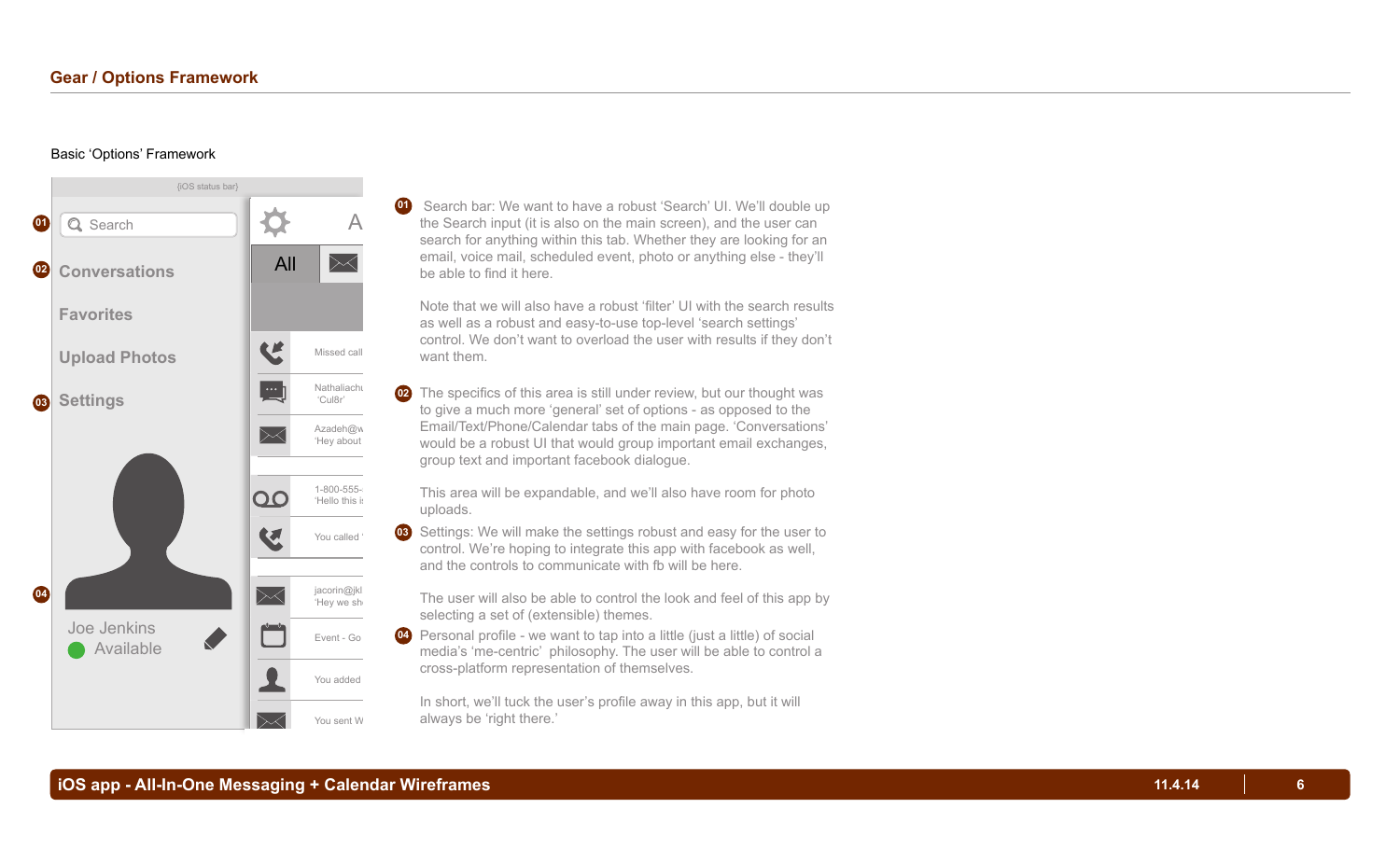## **Other UIs**

#### Email

![](_page_6_Figure_2.jpeg)

#### Messaging

![](_page_6_Picture_4.jpeg)

#### Phone Log

![](_page_6_Figure_6.jpeg)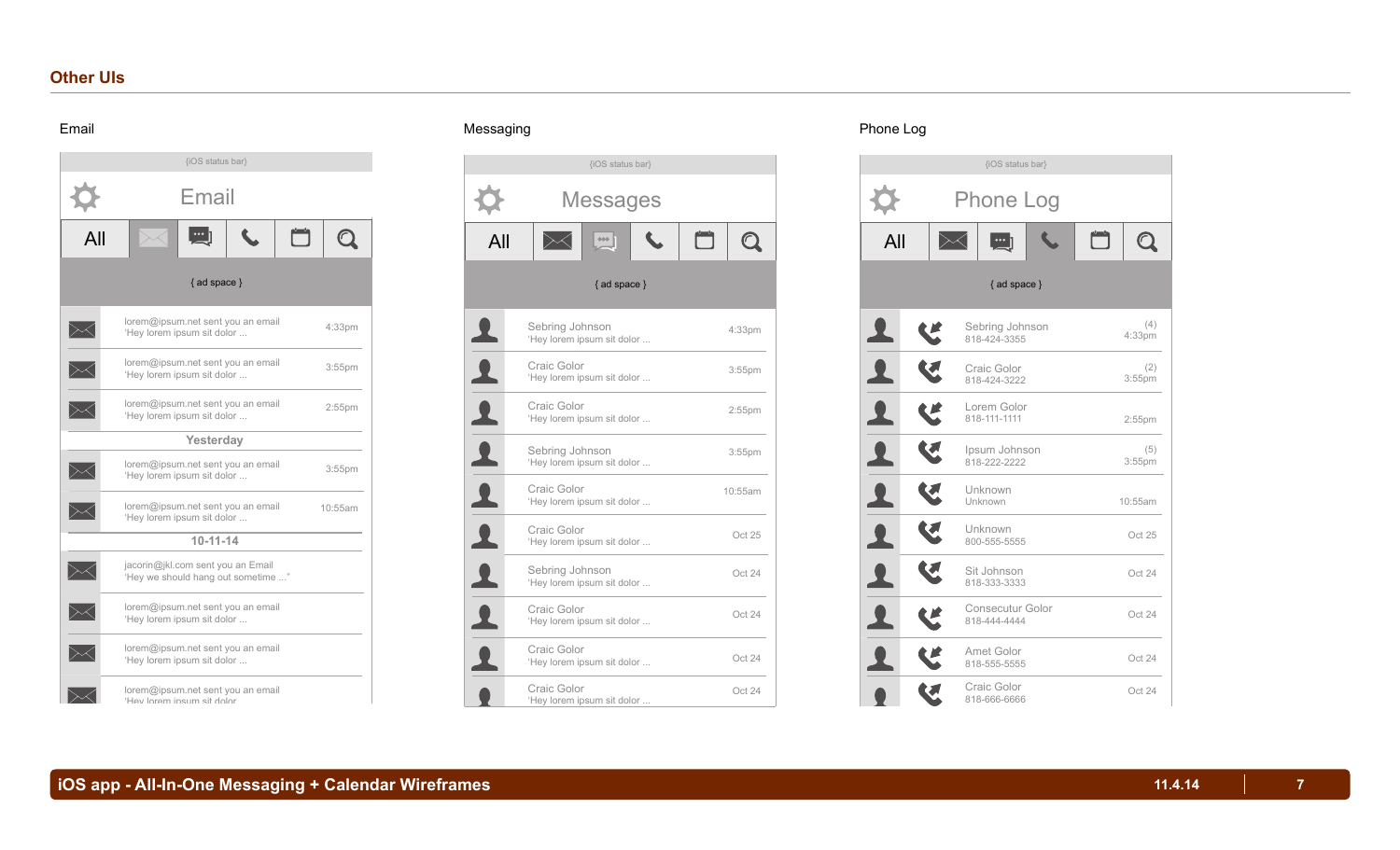## **Other UIs (Continued)**

Email

| {iOS status bar}                     |     |                          |                   |                                                           |      |                           |
|--------------------------------------|-----|--------------------------|-------------------|-----------------------------------------------------------|------|---------------------------|
| Calendar                             |     |                          |                   |                                                           |      |                           |
| All                                  |     | $\succsim$               | $\dddot{\bullet}$ |                                                           | أتنا | $\boldsymbol{\mathsf{Q}}$ |
| { ad space }                         |     |                          |                   |                                                           |      |                           |
| $\,<\,$                              |     |                          | October, 2014     |                                                           |      | $\geq$                    |
| Sun                                  | Mon | Tue                      | Wed               | Thu                                                       | Fri  | Sat                       |
| 28                                   | 29  | 30                       | 1<br>$\bullet$    | $\overline{2}$                                            | 3    | $\overline{4}$            |
| 5                                    | 6   | $\overline{7}$           | 8<br>$\bullet$    | $\mathcal{G}% _{M_{1},M_{2}}^{\alpha,\beta}(\mathcal{G})$ | 10   | 11                        |
| 12                                   | 13  | 14                       | 15                | 16                                                        | 17   | 18                        |
| 19                                   | 20  | 21<br>$\bullet$          | 22<br>$\bullet$   | 23                                                        | 24   | 25                        |
| 26                                   | 27  | 28                       | 29                | 30                                                        | 31   | 1                         |
| $\overline{2}$                       | 3   | $\overline{\mathcal{A}}$ | 5                 | 6                                                         | 7    | 8                         |
| 9:00 AM Get a haircut<br>$\mathbf c$ |     |                          |                   |                                                           |      |                           |
| 10:00 AM Get a haircut               |     |                          |                   |                                                           |      |                           |
|                                      |     |                          |                   |                                                           |      |                           |

#### Search

![](_page_7_Picture_3.jpeg)

 Search bar should have the simplistic feel where 'everything is wiped away, and you can search for anything.' It doesn't matter whether you are looking for a calendar date or an email, you can search for it in this UI.